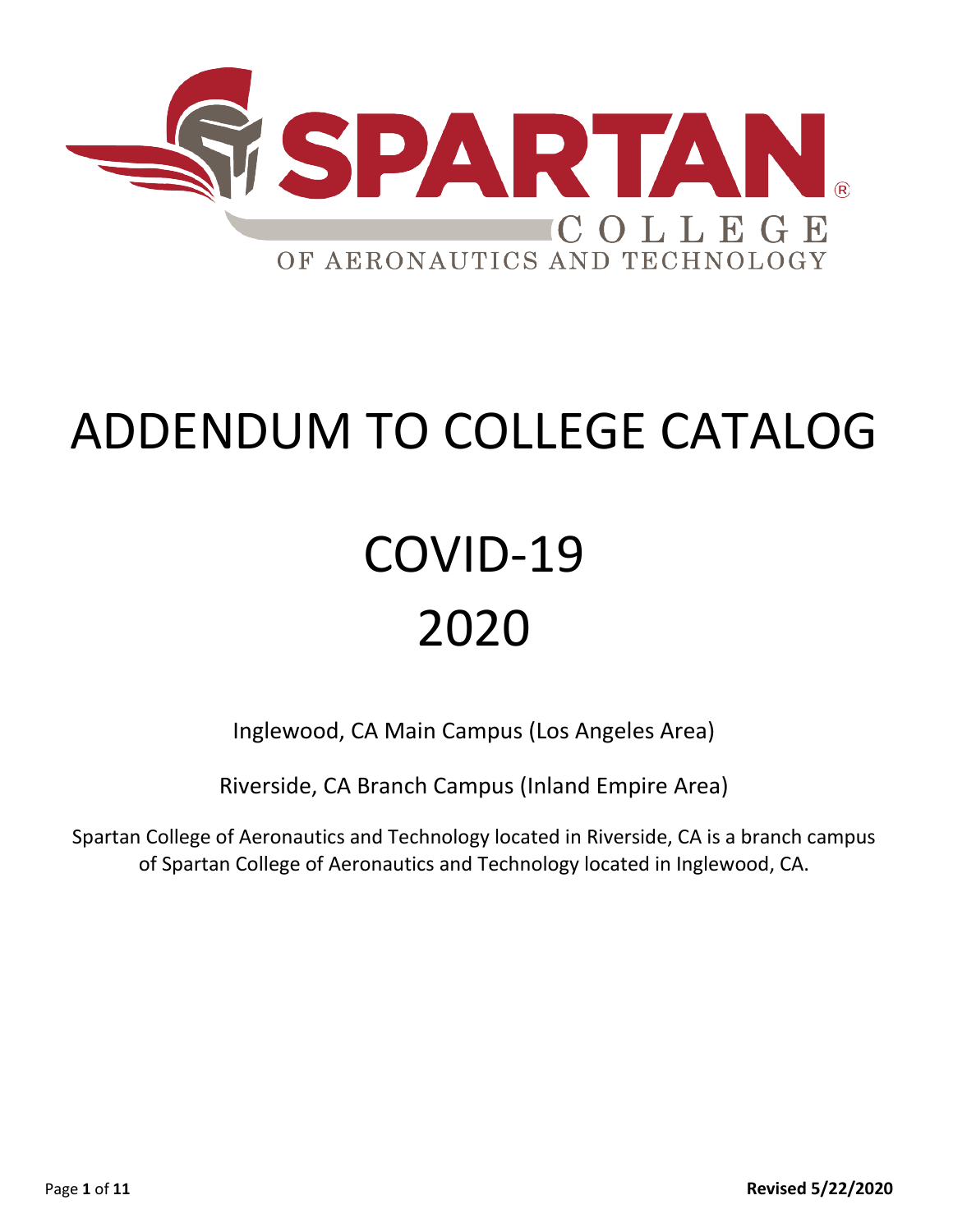# **Contents**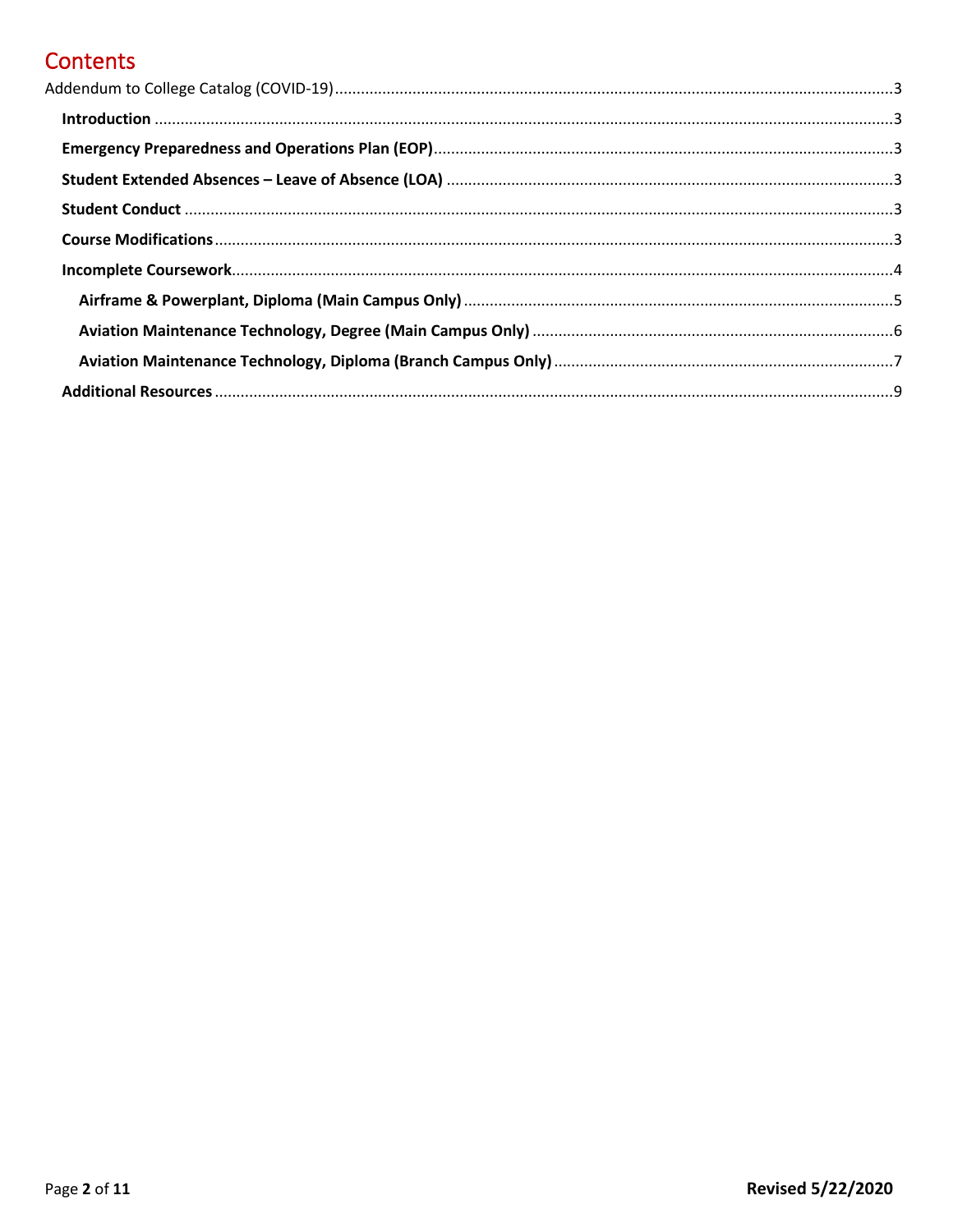# <span id="page-2-0"></span>**Addendum to College Catalog (COVID-19)**

#### <span id="page-2-1"></span>**Introduction**

The purpose of this Addendum to the College Catalog (COVID-19) is to outline some of the modifications made due to the Coronavirus pandemic; however, this document is not exhaustive of all potential modifications to policies and procedures outlined in the College Catalog. The College will work closely with students on an as needed basis to determine where additional flexibility or modifications are possible.

## <span id="page-2-2"></span>**Emergency Preparedness and Operations Plan (EOP)**

Please refer to the COVID-19 Addendum to Emergency Preparedness and Operations Plan (EOP) for Students, Staff, and Campus Operations for more information and resources.

#### <span id="page-2-3"></span>**Student Extended Absences – Leave of Absence (LOA)**

The U.S. Department of Education has permitted COVID-19 to be included as an approved reason for a Leave of Absence (LOA) should students wish to postpone their education. Students should follow campus procedures as outlined in the College Catalog to request the LOA; however, accommodations can be made to avoid in-person meetings.

These COVID-19 Leaves of Absence are available should current modifications not meet the student's needs or should the student wish to suspend training until such time that COVID-19 modifications have been lifted. Please refer to the Addendum to Emergency Preparedness and Operations Plan (EOP) on the College's Coronavirus page for updates on reopening.<https://www.spartan.edu/coronavirus/>

## <span id="page-2-4"></span>**Student Conduct**

In addition to the standard College Catalog requirements, added conduct requirements to protect students and employees and comply with all related guidance necessitated by the COVID-19 pandemic include but are not limited to:

- 1. Wearing a mask whenever required;
- 2. Adhering to required social distancing space;
- 3. Refraining from attending campus when ill or exhibiting symptoms;
- 4. Participating in required temperature screenings as required;
- 5. Complying with direction of staff, faculty, or College officials when entering and exiting the buildings.

#### <span id="page-2-5"></span>**Course Modifications**

Ground courses that include lab work that requires hands-on instruction will be offered upon re-opening of the campus. The College split all course credits based on lecture vs. lab (if required) to allow students to complete lecture portions and receive a grade and then complete lab portions and receive grades upon re-opening. Courses that have been modified are outlined below.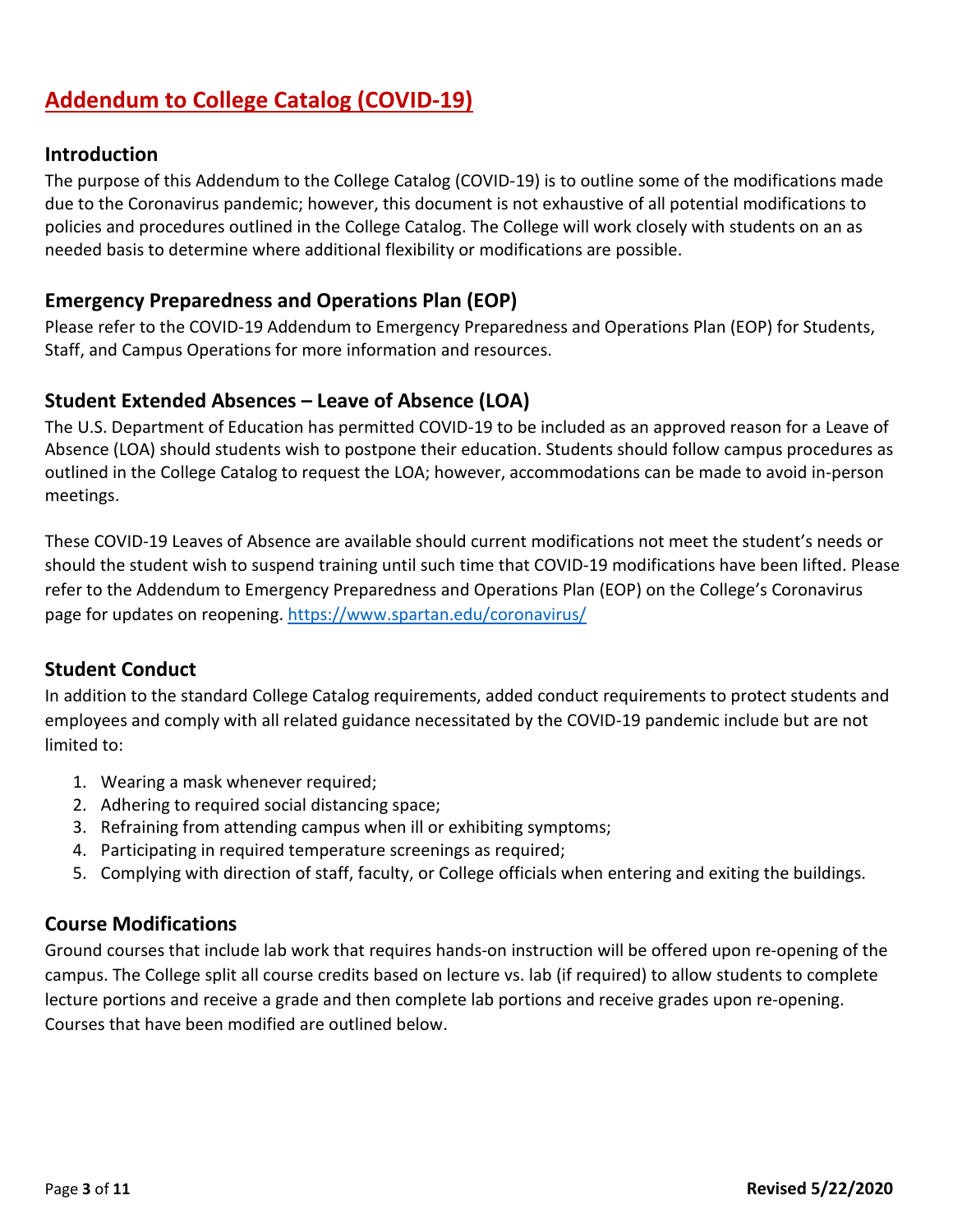# <span id="page-3-0"></span>**Incomplete Coursework**

Please note that due to COVID-19, the timeline to complete coursework for courses with a grade of Incomplete ("I") is extended temporarily. Once courses resume on campus, incomplete work will be assigned for make-up as quickly as feasible. Students should work closely with their instructors and program chair to ensure that there is a clear plan and timeline for make-up. Coursework that is not made-up for courses with an "I" grade will eventually cause the grade to revert to an "F". Usually this occurs within one course module; however, this timeframe will be more flexible until there has been adequate time for coursework impacted by COVID-19 to be completed.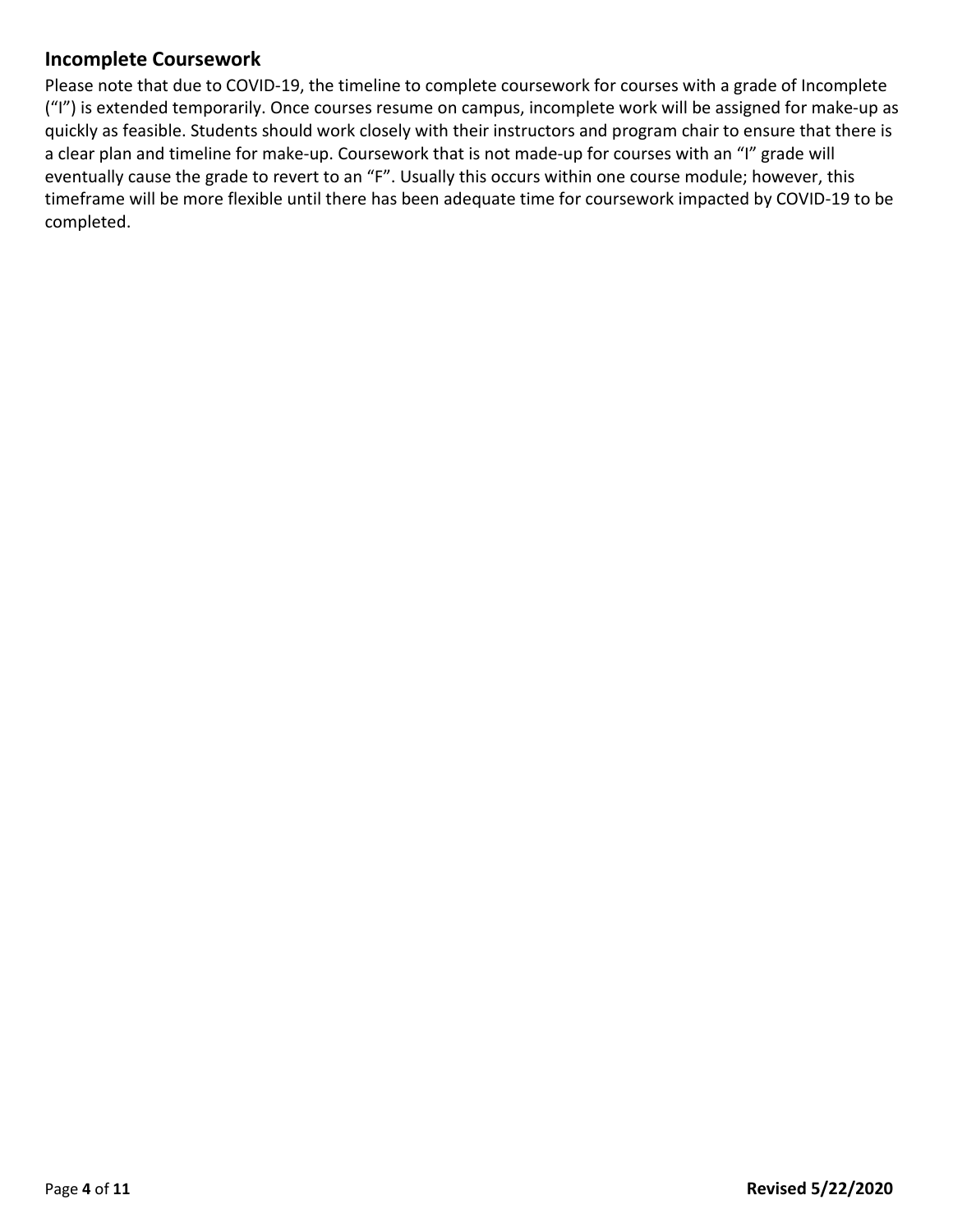# <span id="page-4-0"></span>**Airframe & Powerplant, Diploma (Main Campus Only)**

The following list includes each course in the standard format with full credit values, as well as course modifications due to COVID-19 where courses and credits were split between lecture and lab.

| <b>Course Code</b> | <b>Course Description</b>                               | <b>Credits</b> |
|--------------------|---------------------------------------------------------|----------------|
| AF111              | <b>Metallic Structures</b>                              | 5.00           |
| AF111 LAB          | Metallic Structures - Lab Only                          | 3.00           |
| AF111 LEC          | Metallic Structures - Lecture Only                      | 2.00           |
| AF112              | <b>Non-Metallic Structures</b>                          | 6.00           |
| AF112 LAB          | Non-Metallic Structures - Lab Only                      | 2.00           |
| AF112 LEC          | Non-Metallic Structures - Lecture Only                  | 4.00           |
| AF113              | <b>Hydraulic and Pneumatic Systems</b>                  | 7.00           |
| AF113 LAB          | Hydraulic and Pneumatic Systems - Lab Only              | 2.00           |
| AF113 LEC          | Hydraulic and Pneumatic Systems - Lecture Only          | 5.00           |
| AF114              | Aircraft Systems                                        | 7.00           |
| AF114 LAB          | Aircraft Systems - Lab Only                             | 2.00           |
| AF114 LEC          | Aircraft Systems - Lecture Only                         | 5.00           |
| AF115              | Aircraft Flight Control and Fuel Systems                | 7.00           |
| AF115 LAB          | Aircraft Flight Control and Fuel Systems - Lab Only     | 2.00           |
| <b>AF115 LEC</b>   | Aircraft Flight Control and Fuel Systems - Lecture Only | 5.00           |
| GN101              | <b>Aviation Science</b>                                 | 7.00           |
| GN101 LAB          | Aviation Science - Lab Only                             | 2.00           |
| <b>GN101 LEC</b>   | <b>Aviation Science - Lecture Only</b>                  | 5.00           |
| GN103              | <b>Aviation Maintenance Procedures</b>                  | 7.00           |
| <b>GN103 LAB</b>   | Aviation Maintenance Procedures - Lab Only              | 2.00           |
| <b>GN103 LEC</b>   | Aviation Maintenance Procedures - Lecture Only          | 5.00           |
| IR130(A)           | Inspection and Review                                   | 6.00           |
| IR130(A) LAB       | Inspection and Review - Lab Only                        | 2.00           |
| IR130(A) LEC       | Inspection and Review - Lecture Only                    | 4.00           |
| PP121              | <b>Reciprocating Engines</b>                            | 7.00           |
| PP121 LAB          | Reciprocating Engines - Lab Only                        | 2.00           |
| PP121 LEC          | Reciprocating Engines - Lecture Only                    | 5.00           |
| PP123              | Turbine Engine Theory & Operation                       | 7.00           |
| PP123 LAB          | Turbine Engine Theory & Operation - Lab Only            | 2.00           |
| PP123 LEC          | Turbine Engine Theory & Operation - Lecture Only        | 5.00           |
| PP125              | <b>Fuel Metering and Lubrication Systems</b>            | 7.00           |
| PP125 LAB          | Fuel Metering and Lubrication Systems - Lab Only        | 2.00           |
| PP125 LEC          | Fuel Metering and Lubrication Systems - Lecture Only    | 5.00           |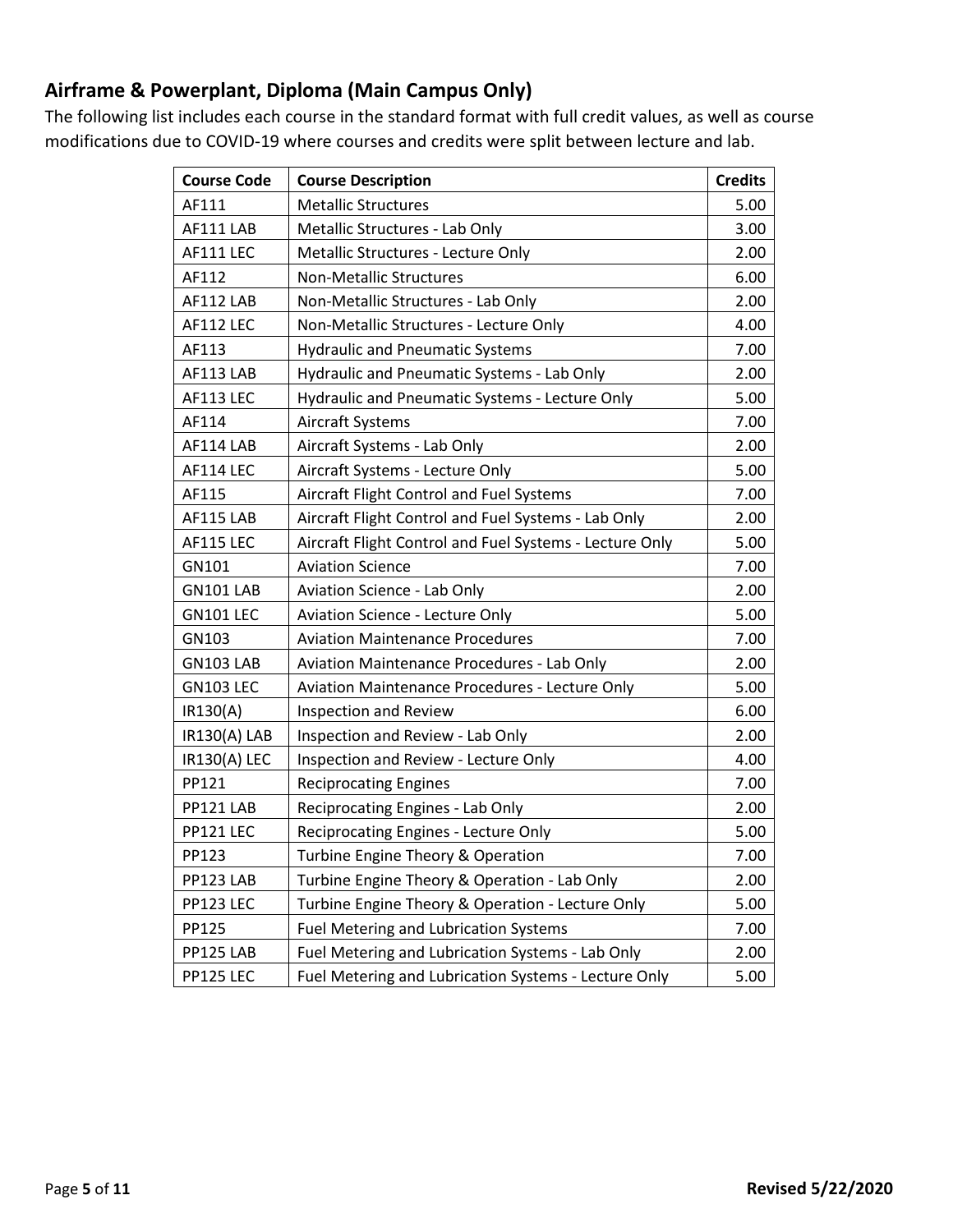# <span id="page-5-0"></span>**Aviation Maintenance Technology, Degree (Main Campus Only)**

The following list includes each course in the standard format with full credit values, as well as course modifications due to COVID-19 where courses and credits were split between lecture and lab.

| <b>Course Code</b> | <b>Course Description</b>                               | <b>Credits</b> |
|--------------------|---------------------------------------------------------|----------------|
| AF111              | <b>Metallic Structures</b>                              | 5.00           |
| AF111 LAB          | Metallic Structures - Lab Only                          | 3.00           |
| AF111 LEC          | Metallic Structures - Lecture Only                      | 2.00           |
| AF112              | <b>Non-Metallic Structures</b>                          | 6.00           |
| AF112 LAB          | Non-Metallic Structures - Lab Only                      | 2.00           |
| AF112 LEC          | Non-Metallic Structures - Lecture Only                  | 4.00           |
| AF113              | <b>Hydraulic and Pneumatic Systems</b>                  | 7.00           |
| AF113 LAB          | Hydraulic and Pneumatic Systems - Lab Only              | 2.00           |
| AF113 LEC          | Hydraulic and Pneumatic Systems - Lecture Only          | 5.00           |
| AF114              | Aircraft Systems                                        | 7.00           |
| AF114 LAB          | Aircraft Systems - Lab Only                             | 2.00           |
| AF114 LEC          | Aircraft Systems - Lecture Only                         | 5.00           |
| AF115              | Aircraft Flight Control and Fuel Systems                | 7.00           |
| AF115 LAB          | Aircraft Flight Control and Fuel Systems - Lab Only     | 2.00           |
| AF115 LEC          | Aircraft Flight Control and Fuel Systems - Lecture Only | 5.00           |
| GN101              | <b>Aviation Science</b>                                 | 7.00           |
| <b>GN101 LAB</b>   | Aviation Science - Lab Only                             | 2.00           |
| <b>GN101 LEC</b>   | <b>Aviation Science - Lecture Only</b>                  | 5.00           |
| GN102              | <b>Electrical Theory</b>                                | 7.00           |
| <b>GN102 LAB</b>   | <b>Electrical Theory - Lab Only</b>                     | 2.00           |
| <b>GN102 LEC</b>   | <b>Electrical Theory - Lecture Only</b>                 | 5.00           |
| GN103              | <b>Aviation Maintenance Procedures</b>                  | 7.00           |
| <b>GN103 LAB</b>   | <b>Aviation Maintenance Procedures - Lab Only</b>       | 2.00           |
| <b>GN103 LEC</b>   | <b>Aviation Maintenance Procedures - Lecture Only</b>   | 5.00           |
| IR130(A)           | Inspection and Review                                   | 6.00           |
| IR130(A) LAB       | Inspection and Review - Lab Only                        | 2.00           |
| IR130(A) LEC       | Inspection and Review - Lecture Only                    | 4.00           |
| PP121              | <b>Reciprocating Engines</b>                            | 7.00           |
| PP121 LAB          | Reciprocating Engines - Lab Only                        | 2.00           |
| PP121 LEC          | Reciprocating Engines - Lecture Only                    | 5.00           |
| PP122              | <b>Powerplant Systems</b>                               | 6.00           |
| PP122 LAB          | Powerplant Systems - Lab Only                           | 2.00           |
| PP122 LEC          | Powerplant Systems - Lecture Only                       | 4.00           |
| PP123              | Turbine Engine Theory & Operation                       | 7.00           |
| PP123 LAB          | Turbine Engine Theory & Operation - Lab Only            | 2.00           |
| PP123 LEC          | Turbine Engine Theory & Operation - Lecture Only        | 5.00           |
| PP124              | Propellers and Exhaust Systems                          | 7.00           |
| PP124 LAB          | Propellers and Exhaust Systems - Lab Only               | 2.00           |
| PP124 LEC          | Propellers and Exhaust Systems - Lecture Only           | 5.00           |
| PP125              | <b>Fuel Metering and Lubrication Systems</b>            | 7.00           |
| PP125 LAB          | Fuel Metering and Lubrication Systems - Lab Only        | 2.00           |
| PP125 LEC          | Fuel Metering and Lubrication Systems - Lecture Only    | 5.00           |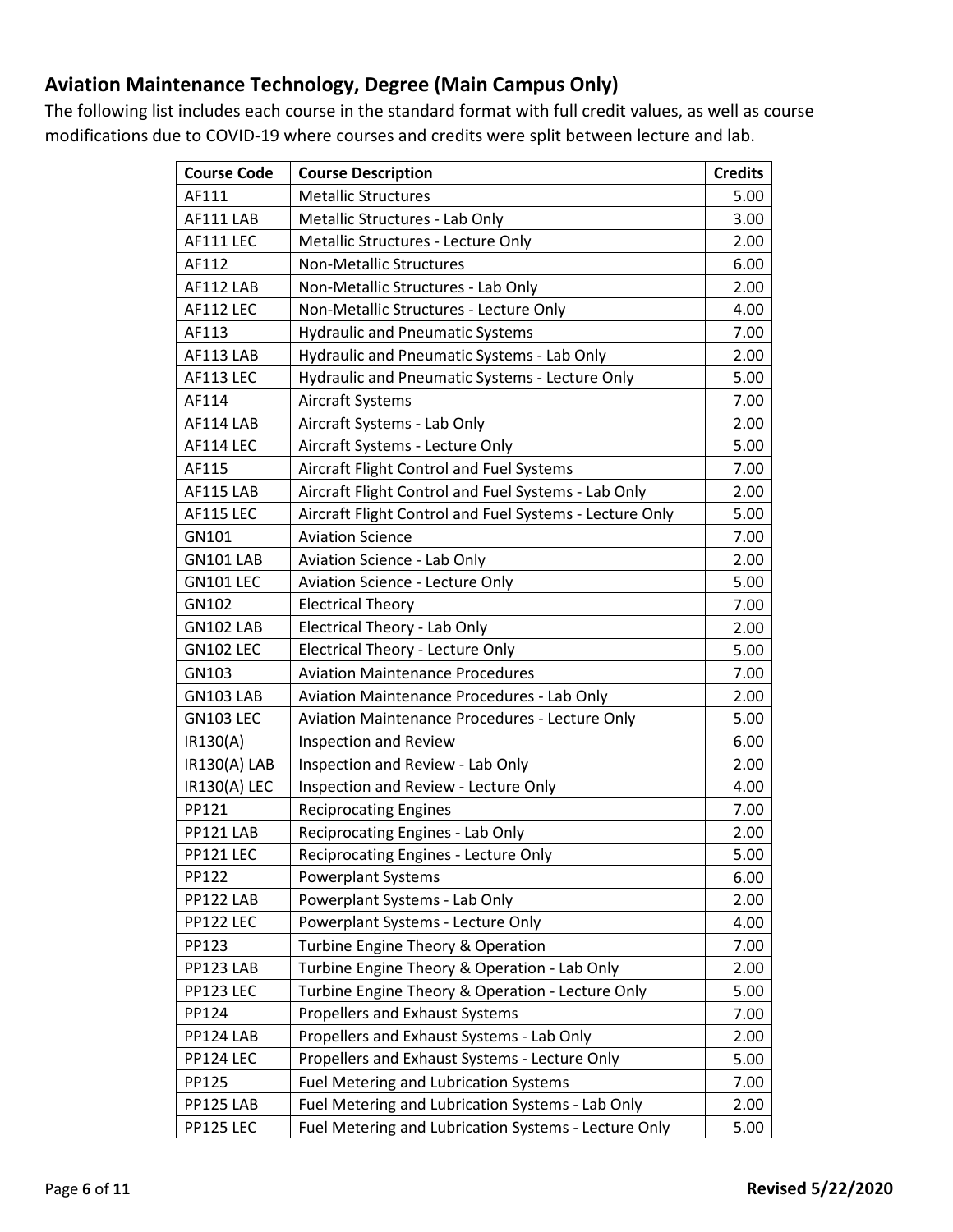# <span id="page-6-0"></span>**Aviation Maintenance Technology, Diploma (Branch Campus Only)**

The following list includes each course in the standard format with full credit values, as well as course modifications due to COVID-19 where courses and credits were split between lecture and lab.

| <b>Course Code</b> | <b>Course Description</b>                       | <b>Credits</b> |
|--------------------|-------------------------------------------------|----------------|
| ARF2213            | Airframe Module 13                              | 3.00           |
| ARF2213 LAB        | Airframe Module 13 - Lab Only                   | 1.50           |
| <b>ARF2213 LEC</b> | Airframe Module 13 - Lecture Only               | 1.50           |
| ARF2223            | Airframe Module 14                              | 3.00           |
| ARF2223 LAB        | Airframe Module 14 - Lab Only                   | 1.50           |
| ARF2223 LEC        | Airframe Module 14 - Lecture Only               | 1.50           |
| ARF2233            | Airframe Module 15                              | 3.00           |
| ARF2233 LAB        | Airframe Module 15 - Lab Only                   | 1.50           |
| ARF2233 LEC        | Airframe Module 15 - Lecture Only               | 1.50           |
| ARF2243            | Airframe Module 16                              | 3.00           |
| ARF2243 LAB        | Airframe Module 16 - Lab Only                   | 1.50           |
| ARF2243 LEC        | Airframe Module 16 - Lecture Only               | 1.50           |
| ARF2253            | Airframe Module 17                              | 3.00           |
| ARF2253 LAB        | Airframe Module 17 - Lab Only                   | 1.50           |
| <b>ARF2253 LEC</b> | Airframe Module 17 - Lecture Only               | 1.50           |
| ARF2263            | Airframe Module 18                              | 3.00           |
| ARF2263 LAB        | Airframe Module 18 - Lab Only                   | 1.50           |
| <b>ARF2263 LEC</b> | Airframe Module 18 - Lecture Only               | 1.50           |
| ARF2273            | Airframe Module 20                              | 3.00           |
| ARF2273 LAB        | Airframe Module 20 - Lab Only                   | 1.50           |
| ARF2273 LEC        | Airframe Module 20 - Lecture Only               | 1.50           |
| GEN1113 LAB        | General Module 1 - Lab Only                     | 1.50           |
| <b>GEN1113 LEC</b> | General Module 1 - Lecture Only                 | 1.50           |
| GEN1123            | <b>General Module 2</b>                         | 3.00           |
| GEN1123 LAB        | General Module 2 - Lab Only                     | 1.50           |
| <b>GEN1123 LEC</b> | General Module 2 - Lecture Only                 | 1.50           |
| GEN1133            | <b>General Module 3</b>                         | 3.00           |
| GEN1133 LAB        | General Module 3 - Lab Only                     | 1.50           |
| <b>GEN1133 LEC</b> | General Module 3 - Lecture Only                 | 1.50           |
| GEN1143            | General Module 4                                | 3.00           |
| GEN1143 LAB        | General Module 4 - Lab Only                     | 1.50           |
| <b>GEN1143 LEC</b> | General Module 4 - Lecture Only                 | 1.50           |
| GEN1153            | <b>General Module 5</b>                         | 3.00           |
| <b>GEN1153 LAB</b> | General Module 5 - Lab Only                     | 1.50           |
| <b>GEN1153 LEC</b> | General Module 5 - Lecture Only                 | 1.50           |
| PPT2113            | Airframe and Powerplant Module 6                | 3.00           |
| PPT2113 LAB        | Airframe and Powerplant Module 6 - Lab Only     | 1.50           |
| PPT2113 LEC        | Airframe and Powerplant Module 6 - Lecture Only | 1.50           |

#### **Continued on next page**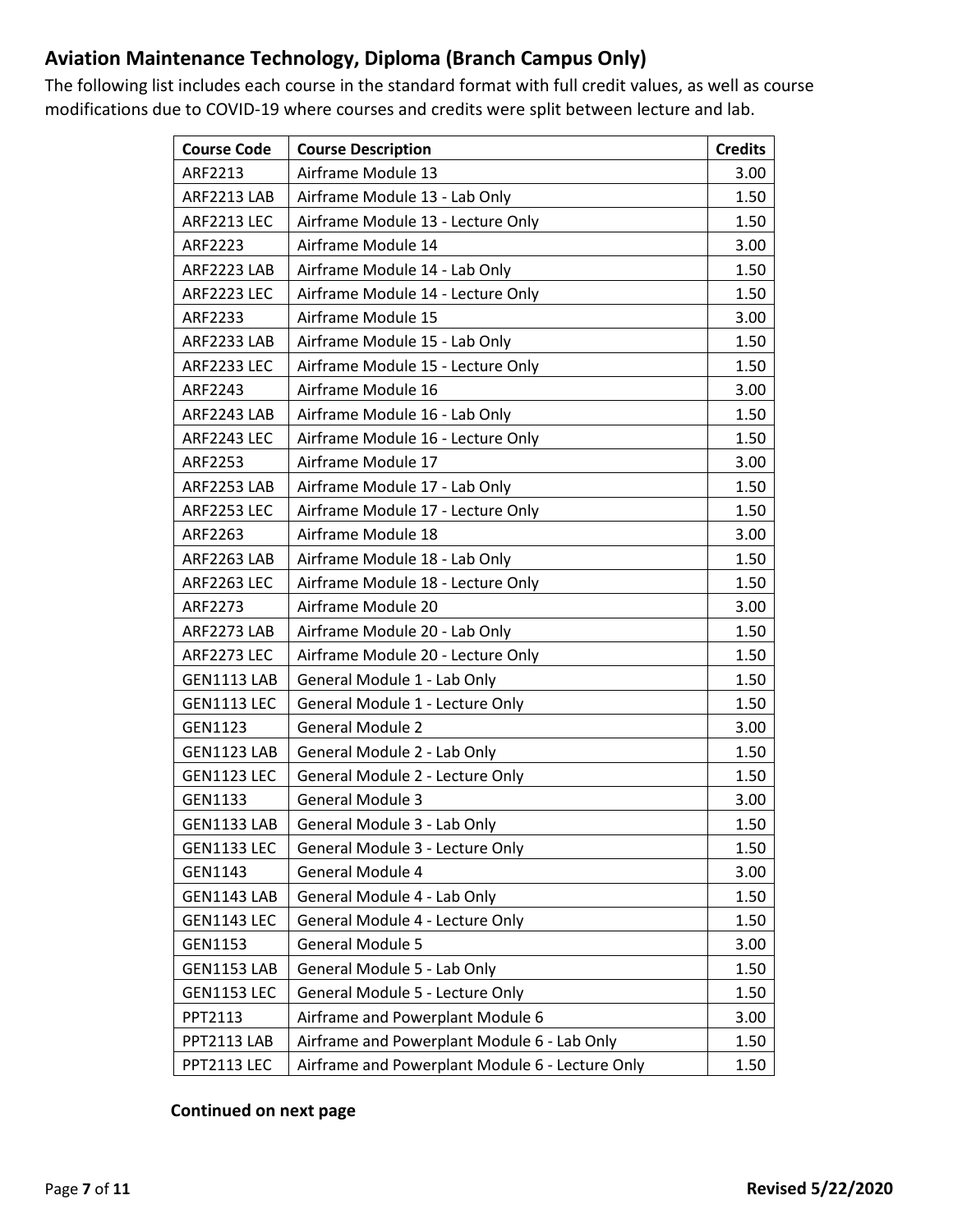| <b>Course Code</b> | <b>Course Description</b>           | <b>Credits</b> |
|--------------------|-------------------------------------|----------------|
| PPT2123            | Powerplant Module 7                 | 3.00           |
| PPT2123 LAB        | Powerplant Module 7 - Lab Only      | 1.50           |
| PPT2123 LEC        | Powerplant Module 7 - Lecture Only  | 1.50           |
| PPT2133            | Powerplant Module 8                 | 3.00           |
| PPT2133 LAB        | Powerplant Module 8 - Lab Only      | 1.50           |
| <b>PPT2133 LEC</b> | Powerplant Module 8 - Lecture Only  | 1.50           |
| PPT2143            | Powerplant Module 9                 | 3.00           |
| PPT2143 LAB        | Powerplant Module 9 - Lab Only      | 1.50           |
| PPT2143 LEC        | Powerplant Module 9 - Lecture Only  | 1.50           |
| PPT2153            | Powerplant Module 10                | 3.00           |
| PPT2153 LAB        | Powerplant Module 10 - Lab Only     | 1.50           |
| <b>PPT2153 LEC</b> | Powerplant Module 10 - Lecture Only | 1.50           |
| PPT2163            | Powerplant Module 11                | 3.00           |
| PPT2163 LAB        | Powerplant Module 11 - Lab Only     | 1.50           |
| <b>PPT2163 LEC</b> | Powerplant Module 11 - Lecture Only | 1.50           |
| PPT2173            | Powerplant Module 12                | 3.00           |
| PPT2173 LAB        | Powerplant Module 12 - Lab Only     | 1.50           |
| PPT2173 LEC        | Powerplant Module 12 - Lecture Only | 1.50           |
| PPT2183            | Powerplant Module 19                | 3.00           |
| PPT2183 LAB        | Powerplant Module 19 - Lab Only     | 1.50           |
| <b>PPT2183 LEC</b> | Powerplant Module 19 - Lecture Only | 1.50           |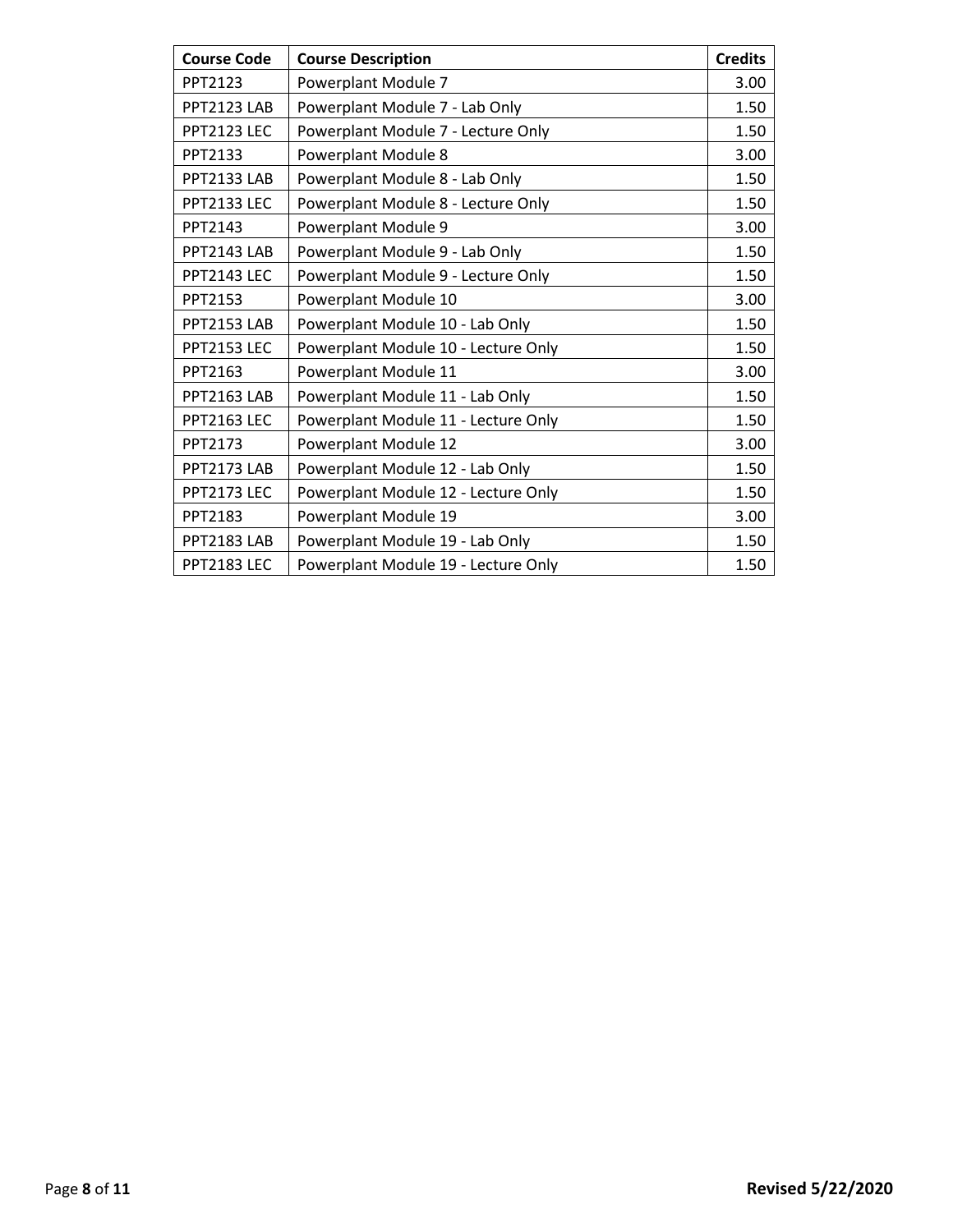# <span id="page-8-0"></span>**Additional Resources**

#### **Emergency Preparedness and Operations Plan (EOP)**

• www.spartan.edu > Consumer Information > Campus Location > Spartan Emergency Operations Plan

#### **COVID-19 Addendum to Emergency Preparedness and Operations Plan (EOP)**

• www.spartan.edu > Consumer Information > Coronavirus

#### **Schoolwork Assistance**

- If you have forgotten or lost your password use your personal email to contact IT at student.helpdesk@spartan.edu.
- www.Faa.gov
- www.ecfr.gov electronic code of federal regulations
- faa.psiexams.com practice exams and registration for FAA exams
- www.aviation-safety.net/database aviation safety database
- www.grammarly.com free grammar and spelling checker

#### **Americans with Disabilities Act (ADA) Resources for Online Learning**

• Dedicated tools for online learning, "Glean" allows students to take notes independently and record lectures. Free through August 31, 2020: [https://glean.sonocent.com/free](https://glean.sonocent.com/free-access/?utm_source=pros_2&utm_medium=email&utm_campaign=free_glean_20)[access/?utm\\_source=pros\\_2&utm\\_medium=email&utm\\_campaign=free\\_glean\\_20](https://glean.sonocent.com/free-access/?utm_source=pros_2&utm_medium=email&utm_campaign=free_glean_20)

#### **Financial**

- https://www.va.gov/education/ GI Bill questions, they also have a crisis line if you need it
- https://studentaid.gov/announcements-events/coronavirus info about student financial aid during coronavirus shutdowns

#### **Mental Health**

• https://www.cdc.gov/coronavirus/2019-ncov/prepare/managing-stress-anxiety.html - Mental health resources from the Center for disease control

#### **Fun**

- https://www.nps.gov/orgs/1207/statmentonparkopscovid19.htm National park info during the outbreak
- https://www.npr.org/2020/03/17/816504058/a-list-of-live-virtual-concerts-to-watch-during-thecoronavirus-shutdown - live virtual concerts
- https://pitchfork.com/news/moog-and-korg-release-synthesizer-apps-for-free-amid-socialdistancing/ - free synthesizer app so you can make music at home
- www.freegames.com free games

#### **Inglewood, CA (Main Campus)**

#### **Local Libraries**

Many local libraries will allow you to create a digital library card that will get you access to ebooks, databases, and movie streaming!

- https://www.cityofinglewood.org/787/Library
- https://www.lapl.org/about-lapl/contact-us/e-card/e-card-registration
- Proquest Please refer to instructional handout for log in information.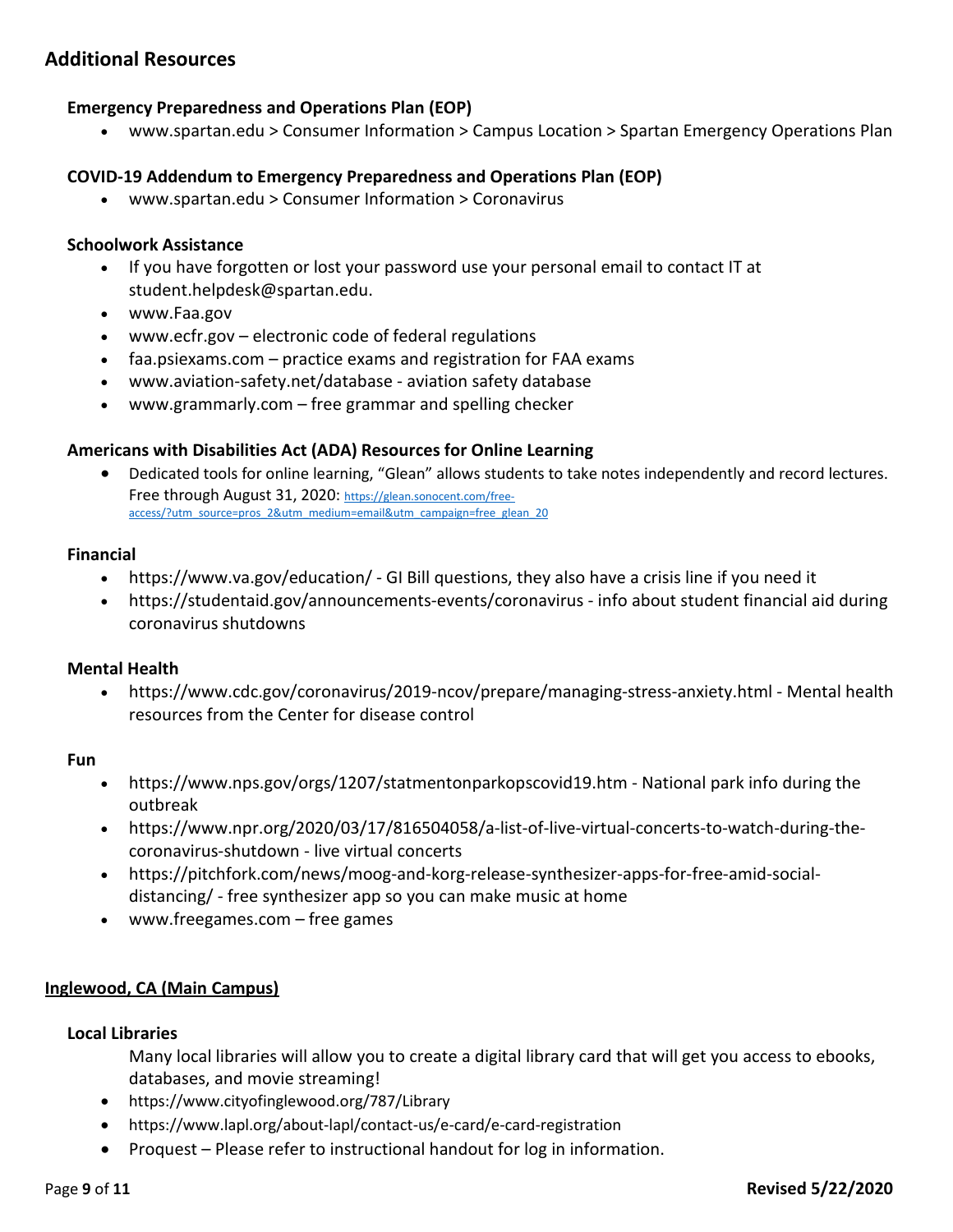#### **Other Resources**

• http://www.westsidefoodbankca.org/index.php?option=com\_content&task=view&id=70&Itemid=94 – List of food resources in the Inglewood area.

#### **Riverside, CA (Branch Campus)**

#### **Local Libraries**

- Many local libraries will allow you to create a digital library card that will get you access to ebooks, databases, and movie streaming!
- http://www.rivlib.net/
- http://www.rivlib.net/website/veterans-690
- Proquest Please refer to instructional handout for log in information.

#### **Other Resources**

• https://www.feedingamericaie.org/ - Food bank information for Riverside area.